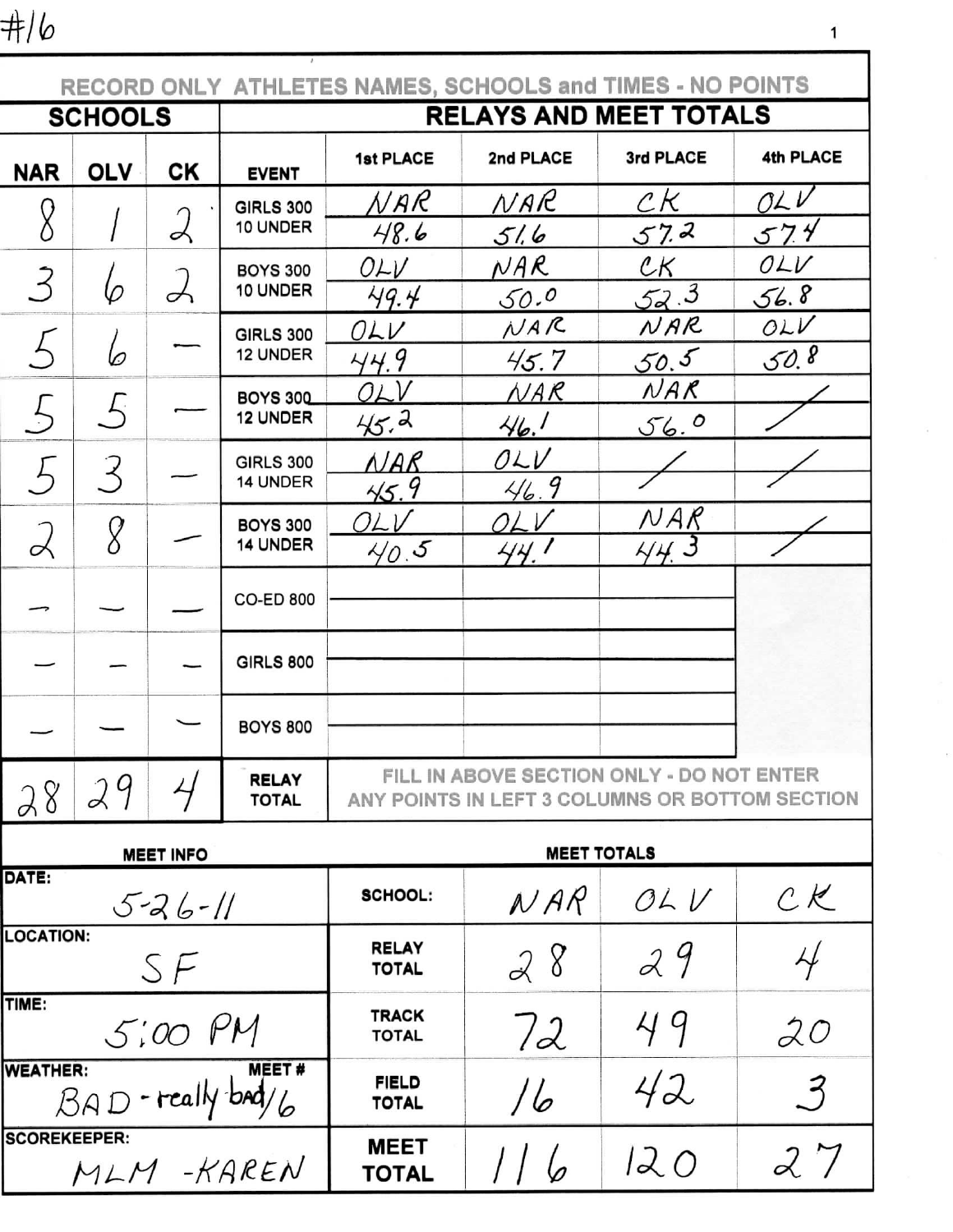$\#/\!\!/_G$ 

|                  | <b>SCHOOLS</b> |              |                              | RECORD ONLY ATHLETES NAMES, SCHOOLS and TIMES - NO POINTS<br><b>TRACK (SPRINTS &amp; MILE)</b> |                                   |                                           |                                       |  |  |  |  |
|------------------|----------------|--------------|------------------------------|------------------------------------------------------------------------------------------------|-----------------------------------|-------------------------------------------|---------------------------------------|--|--|--|--|
| сK<br>OLV<br>NAR |                | <b>EVENT</b> | 1st PLACE                    | 2nd PLACE                                                                                      | 3rd PLACE                         | 4th PLACE                                 |                                       |  |  |  |  |
| 0                | L              | 3            | GIRLS 8                      | 10.4<br>$A$ - $1<$                                                                             | 10.5                              | 10.6                                      | /AR<br>$\pi$ (eq)                     |  |  |  |  |
| 5                |                |              | BOYS <sub>8</sub>            | E, Raat<br>10.4                                                                                | GIA MARI<br>mA<br>1015            | K. WALLINDS<br>WA-R<br>10.7               |                                       |  |  |  |  |
|                  |                | ∽            | GIRLS 9                      | A. Cusach<br>$\lambda_{t}$                                                                     | O. Huber<br>12.9                  | R. Snyder<br>1%。                          | 3. martino<br>316                     |  |  |  |  |
| 8                |                | ৶            |                              | $_{UMC}$                                                                                       | Lorenanni<br>ġ                    | S<br>DOM<br>NAR<br>1300                   | Sillaningin<br>131                    |  |  |  |  |
| 5                |                |              | BOYS <sub>9</sub>            | Cusack<br>lД.<br>$\geq$ .                                                                      | O Wright<br>IAR.<br>13.0          | OIJURR                                    | J. SZOPINSK<br>$O\sim$ $V$<br>15.6    |  |  |  |  |
| 8                |                |              | GIRLS 10                     | Oflane                                                                                         | Simanno                           | reterance                                 | $J.$ Wing                             |  |  |  |  |
| $\zeta$          |                | $\alpha$     | BOYS 10                      | $NAR$ 11.7<br>A Tompkins                                                                       | OLV<br>11.8<br>$B.$ Sireika       | CK<br>$12.0^{\circ}$                      | $OLV$ 13.7<br>R GIANCARD C. Velasques |  |  |  |  |
| Ĥ                |                | ♂            | GIRLS 11                     | OLV<br>II.0<br>A SIRACUSE                                                                      | NARI<br>11.3<br>JOConnor          | CK<br>11.4<br>$K$ Uba                     | NAR 13.7<br>G. McHale                 |  |  |  |  |
| 5                |                |              | <b>BOYS 11</b>               | 11.8<br>OLV<br>M. Maund                                                                        | NAR<br>120<br>T Blumberg N Sabuda | NAR<br>12.9                               |                                       |  |  |  |  |
|                  |                |              | GIRLS 12                     | MAR<br>A.AKsot                                                                                 | Blackbarn<br>N                    | M. Wilkie                                 | E<br>Petrella                         |  |  |  |  |
|                  | ັ              |              | <b>BOYS 12</b>               | 10.8<br>OLV<br>L. Eggleston                                                                    | D. Schake                         |                                           | F Galante B. Makouski                 |  |  |  |  |
|                  |                |              | GIRLS 13                     | $NAR$ $11.3$<br>Kirkland                                                                       | QLV<br>B Govern                   | NAR<br>J Franco                           | OLV<br>12.7<br>$J. \text{BlaszKounk}$ |  |  |  |  |
|                  |                |              | <b>BOYS 13</b>               | 10.8<br>NAP<br>A.GqO1A                                                                         | $OLV$ 10.6                        | OLV<br>10 S<br>D. BLASZKOWAR M. Zielinski | NAR<br>. NAUGHTIN                     |  |  |  |  |
|                  |                |              | GIRLS 14                     |                                                                                                |                                   |                                           |                                       |  |  |  |  |
|                  |                |              | <b>BOYS 14</b>               | TARUD                                                                                          | OLV<br>J.Carr                     | NAR<br>S. SAWYER                          |                                       |  |  |  |  |
|                  |                |              | <b>GIRLS MILE</b>            |                                                                                                |                                   |                                           |                                       |  |  |  |  |
|                  |                |              | <b>BOYS MILE</b>             |                                                                                                |                                   |                                           |                                       |  |  |  |  |
|                  | 72 49          | 20           | <b>TRACK</b><br><b>TOTAL</b> | 35                                                                                             | ANY POINTS IN LEFT 3 COLUMNS      | FILL IN ABOVE SECTION ONLY - DO NOT ENTER |                                       |  |  |  |  |